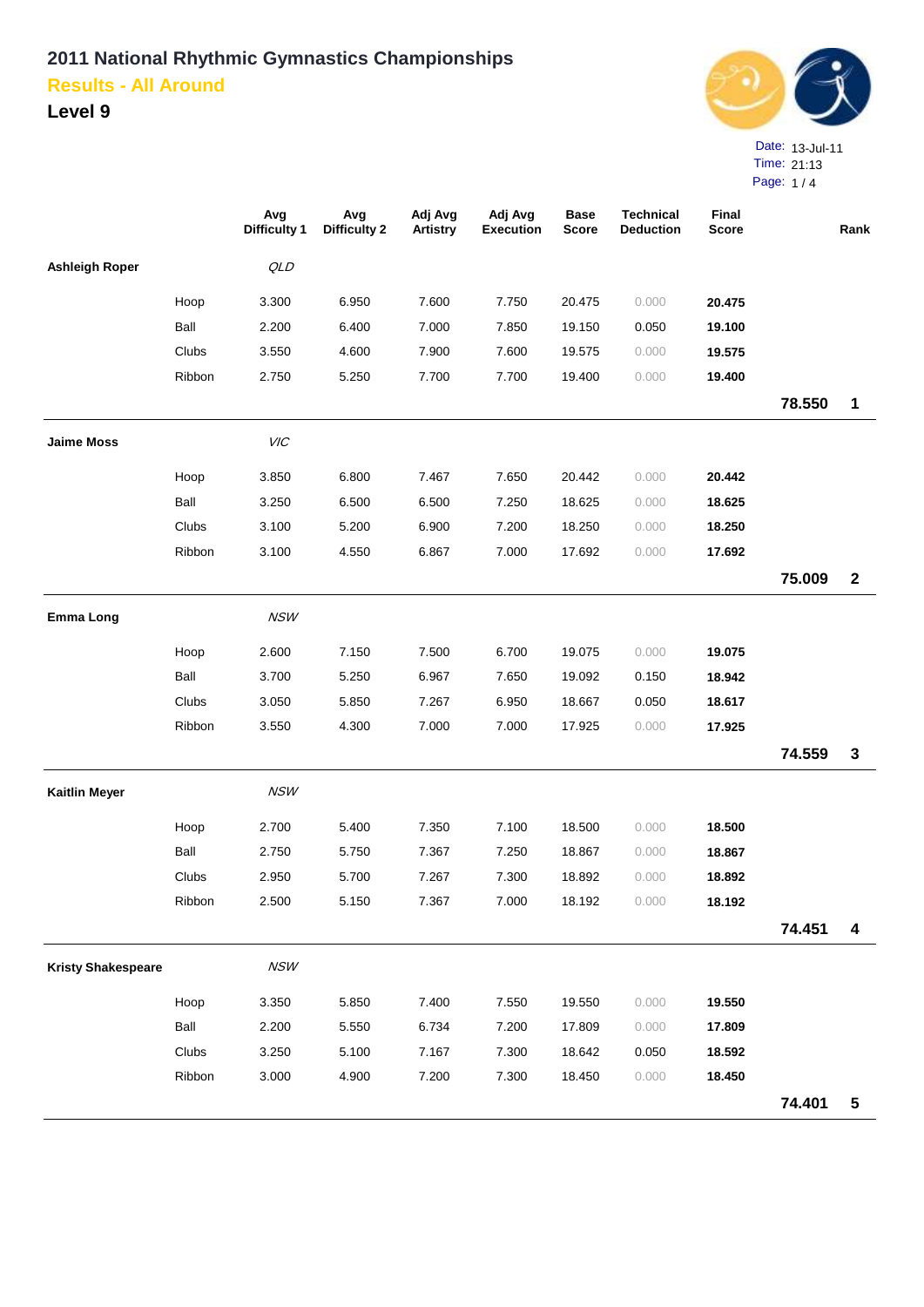

| Natasha Sneddon       |        | <b>VIC</b>  |       |       |       |        |       |        |        |                |
|-----------------------|--------|-------------|-------|-------|-------|--------|-------|--------|--------|----------------|
|                       | Hoop   | 3.000       | 5.800 | 7.267 | 7.050 | 18.717 | 0.000 | 18.717 |        |                |
|                       | Ball   | 3.300       | 5.350 | 7.267 | 7.600 | 19.192 | 0.000 | 19.192 |        |                |
|                       | Clubs  | 3.250       | 5.300 | 6.800 | 6.450 | 17.525 | 0.050 | 17.475 |        |                |
|                       | Ribbon | 2.200       | 4.000 | 6.800 | 7.000 | 16.900 | 0.000 | 16.900 |        |                |
|                       |        |             |       |       |       |        |       |        | 72.284 | $\bf 6$        |
| <b>Elyse Kneller</b>  |        | <b>NSW</b>  |       |       |       |        |       |        |        |                |
|                       | Hoop   | 2.200       | 5.650 | 7.000 | 7.000 | 17.925 | 0.050 | 17.875 |        |                |
|                       | Ball   | 2.700       | 5.600 | 6.734 | 7.450 | 18.334 | 0.000 | 18.334 |        |                |
|                       | Clubs  | 2.300       | 4.800 | 7.734 | 7.100 | 18.384 | 0.000 | 18.384 |        |                |
|                       | Ribbon | 3.300       | 4.800 | 6.800 | 6.700 | 17.550 | 0.000 | 17.550 |        |                |
|                       |        |             |       |       |       |        |       |        | 72.143 | $\overline{7}$ |
| <b>Chloe Trevett</b>  |        | <b>NSW</b>  |       |       |       |        |       |        |        |                |
|                       | Hoop   | 2.300       | 7.250 | 7.300 | 7.300 | 19.375 | 0.000 | 19.375 |        |                |
|                       | Ball   | 2.500       | 4.100 | 6.700 | 7.200 | 17.200 | 0.000 | 17.200 |        |                |
|                       | Clubs  | 2.350       | 6.450 | 7.034 | 7.200 | 18.634 | 0.000 | 18.634 |        |                |
|                       | Ribbon | 3.150       | 3.600 | 6.467 | 6.000 | 15.842 | 0.000 | 15.842 |        |                |
|                       |        |             |       |       |       |        |       |        | 71.051 | 8              |
| <b>Dimity Baker</b>   |        | WA          |       |       |       |        |       |        |        |                |
|                       | Hoop   | 1.950       | 6.850 | 7.434 | 7.400 | 19.234 | 0.000 | 19.234 |        |                |
|                       | Ball   | 2.850       | 5.400 | 6.600 | 7.150 | 17.875 | 0.000 | 17.875 |        |                |
|                       | Clubs  | 2.600       | 5.200 | 6.767 | 6.600 | 17.267 | 0.000 | 17.267 |        |                |
|                       | Ribbon | 2.050       | 3.450 | 6.367 | 6.450 | 15.567 | 0.000 | 15.567 |        |                |
|                       |        |             |       |       |       |        |       |        | 69.943 | 9              |
| <b>Taylor Swain</b>   |        | ${\cal SA}$ |       |       |       |        |       |        |        |                |
|                       | Hoop   | 2.400       | 5.250 | 7.267 | 6.850 | 17.942 | 0.000 | 17.942 |        |                |
|                       | Ball   | 2.100       | 3.850 | 6.734 | 7.200 | 16.909 | 0.000 | 16.909 |        |                |
|                       | Clubs  | 2.450       | 4.700 | 6.734 | 6.600 | 16.909 | 0.200 | 16.709 |        |                |
|                       | Ribbon | 2.750       | 4.700 | 7.134 | 7.050 | 17.909 | 0.000 | 17.909 |        |                |
|                       |        |             |       |       |       |        |       |        | 69.469 | 10             |
| <b>Hannah Moroney</b> |        | ${\cal SA}$ |       |       |       |        |       |        |        |                |
|                       | Hoop   | 3.300       | 6.500 | 7.467 | 6.900 | 19.267 | 0.000 | 19.267 |        |                |
|                       | Ball   | 3.100       | 4.600 | 6.634 | 6.650 | 17.134 | 0.050 | 17.084 |        |                |
|                       | Clubs  | 2.750       | 5.300 | 6.967 | 6.600 | 17.592 | 0.000 | 17.592 |        |                |
|                       | Ribbon | 2.500       | 3.600 | 6.167 | 6.250 | 15.467 | 0.000 | 15.467 |        |                |
|                       |        |             |       |       |       |        |       |        | 69.410 | 11             |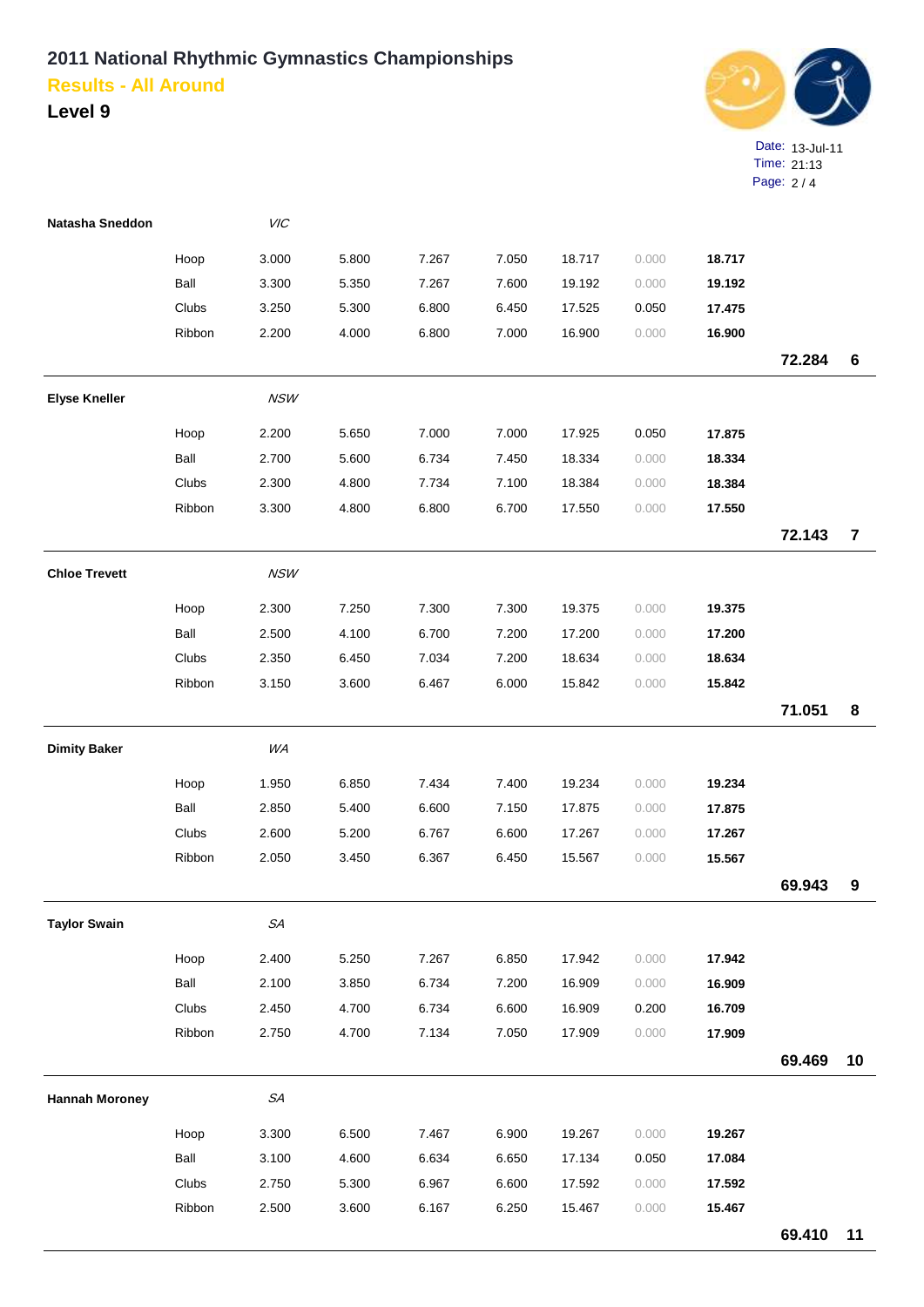

| <b>Alexandra Bak</b>   |        | WA         |       |       |       |        |       |        |        |    |
|------------------------|--------|------------|-------|-------|-------|--------|-------|--------|--------|----|
|                        | Hoop   | 1.800      | 5.350 | 7.300 | 6.900 | 17.775 | 0.000 | 17.775 |        |    |
|                        | Ball   | 2.400      | 4.550 | 6.467 | 7.000 | 16.942 | 0.000 | 16.942 |        |    |
|                        | Clubs  | 3.300      | 5.900 | 7.334 | 6.900 | 18.834 | 0.000 | 18.834 |        |    |
|                        | Ribbon | 2.150      | 2.750 | 6.467 | 5.950 | 14.867 | 0.000 | 14.867 |        |    |
|                        |        |            |       |       |       |        |       |        | 68.418 | 12 |
| <b>Leanne Jiang</b>    |        | WA         |       |       |       |        |       |        |        |    |
|                        | Hoop   | 2.600      | 6.000 | 7.167 | 6.750 | 18.217 | 0.000 | 18.217 |        |    |
|                        | Ball   | 2.100      | 4.700 | 6.534 | 6.600 | 16.534 | 0.000 | 16.534 |        |    |
|                        | Clubs  | 2.100      | 3.650 | 6.967 | 6.400 | 16.242 | 0.000 | 16.242 |        |    |
|                        | Ribbon | 3.500      | 3.600 | 6.834 | 6.950 | 17.334 | 0.000 | 17.334 |        |    |
|                        |        |            |       |       |       |        |       |        | 68.327 | 13 |
| <b>Alison Stinson</b>  |        | <b>NSW</b> |       |       |       |        |       |        |        |    |
|                        | Hoop   | 1.700      | 5.750 | 6.967 | 6.800 | 17.492 | 0.050 | 17.442 |        |    |
|                        | Ball   | 1.800      | 3.500 | 6.334 | 6.850 | 15.834 | 0.000 | 15.834 |        |    |
|                        | Clubs  | 2.150      | 4.800 | 6.667 | 6.900 | 17.042 | 0.000 | 17.042 |        |    |
|                        | Ribbon | 2.600      | 4.450 | 6.834 | 6.450 | 16.809 | 0.000 | 16.809 |        |    |
|                        |        |            |       |       |       |        |       |        | 67.127 | 14 |
| Mikaela Bull           |        | <b>NSW</b> |       |       |       |        |       |        |        |    |
|                        | Hoop   | 2.250      | 5.500 | 6.967 | 7.050 | 17.892 | 0.000 | 17.892 |        |    |
|                        | Ball   | 2.500      | 3.500 | 6.434 | 6.650 | 16.084 | 0.000 | 16.084 |        |    |
|                        | Clubs  | 2.550      | 3.300 | 6.634 | 6.750 | 16.309 | 0.000 | 16.309 |        |    |
|                        | Ribbon | 2.400      | 4.100 | 6.800 | 6.350 | 16.400 | 0.000 | 16.400 |        |    |
|                        |        |            |       |       |       |        |       |        | 66.685 | 15 |
| <b>Leah Hartley</b>    |        | QLD        |       |       |       |        |       |        |        |    |
|                        | Hoop   | 2.750      | 5.850 | 6.900 | 6.800 | 18.000 | 0.000 | 18.000 |        |    |
|                        | Ball   | 1.450      | 4.600 | 6.600 | 7.350 | 16.975 | 0.000 | 16.975 |        |    |
|                        | Clubs  | 2.100      | 5.000 | 6.600 | 6.200 | 16.350 | 0.000 | 16.350 |        |    |
|                        | Ribbon | 1.800      | 3.050 | 6.467 | 6.150 | 15.042 | 0.000 | 15.042 |        |    |
|                        |        |            |       |       |       |        |       |        | 66.367 | 16 |
| <b>Jasmin Donaghey</b> |        | SA         |       |       |       |        |       |        |        |    |
|                        | Hoop   | 1.750      | 4.550 | 6.767 | 6.500 | 16.417 | 0.000 | 16.417 |        |    |
|                        | Ball   | 2.600      | 5.050 | 6.600 | 6.650 | 17.075 | 0.100 | 16.975 |        |    |
|                        | Clubs  | 2.800      | 4.300 | 6.934 | 6.350 | 16.834 | 0.050 | 16.784 |        |    |
|                        | Ribbon | 1.850      | 4.000 | 6.100 | 6.450 | 15.475 | 0.000 | 15.475 |        |    |
|                        |        |            |       |       |       |        |       |        | 65.651 | 17 |